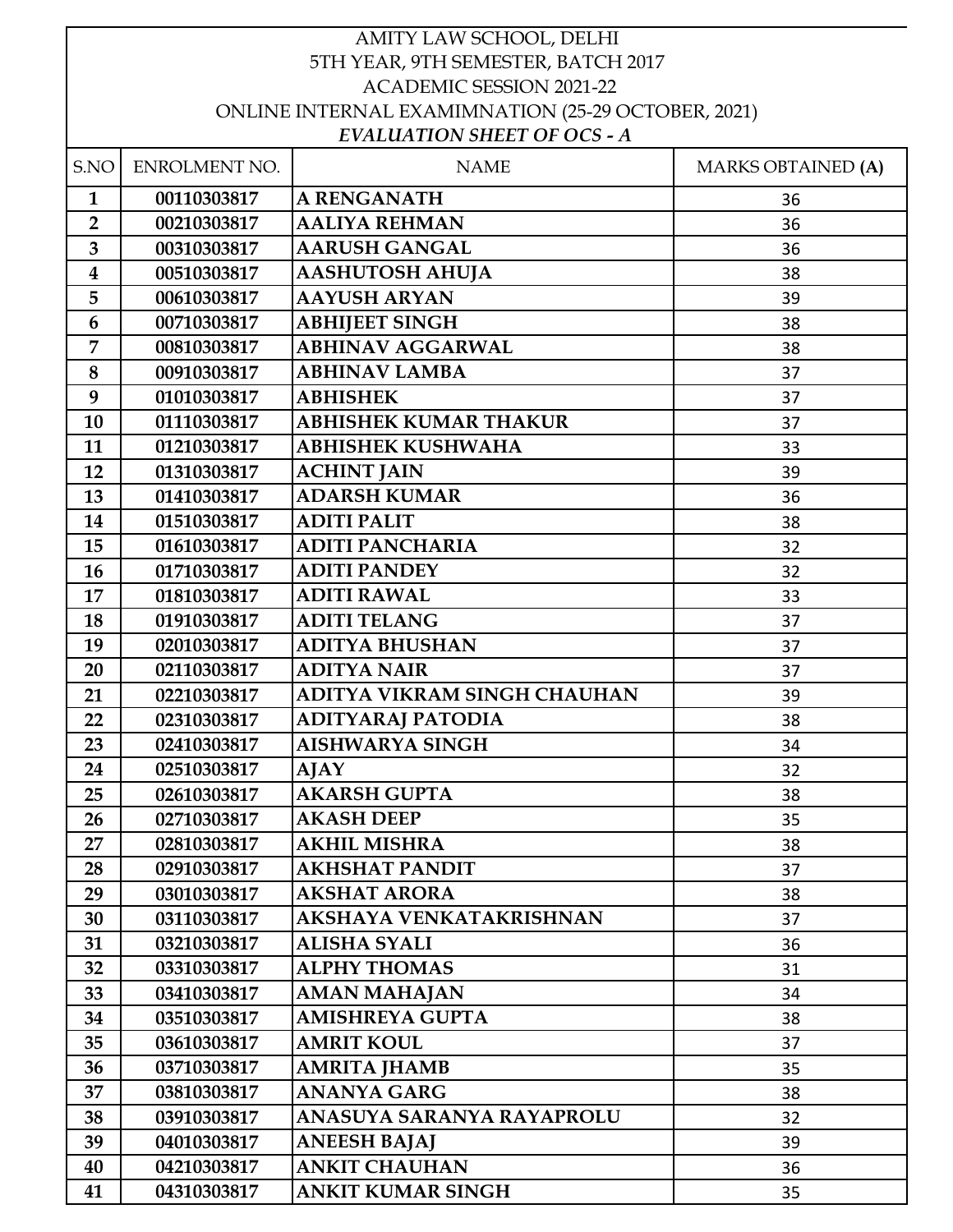| 42 | 04410303817 | <b>ANSHIKA JUNEJA</b>    | 35 |
|----|-------------|--------------------------|----|
| 43 | 04510303817 | <b>ANSHIKA SAXENA</b>    | 38 |
| 44 | 04610303817 | <b>ANUSHKA SHARMA</b>    | 35 |
| 45 | 04810303817 | <b>APARNA GUPTA</b>      | 38 |
| 46 | 04910303817 | <b>ARNAV GULATI</b>      | 36 |
| 47 | 35110303817 | <b>ADRIJA RAI</b>        | 33 |
| 48 | 35210303817 | <b>AGRIM JAIN</b>        | 40 |
| 49 | 35310303817 | <b>ANJALI TRIPATHI</b>   | 39 |
| 50 | 35410303817 | <b>ANOUSHKA AMAR</b>     | 34 |
| 51 | 35510303817 | <b>ANSHIKA GOEL</b>      | 36 |
| 52 | 35610303817 | <b>ANWESHA KEDIA</b>     | 34 |
| 53 | 40110303817 | <b>SABEEL HOBAIRA</b>    | 36 |
| 54 | 40210303817 | <b>MUSKAN GARG</b>       | 34 |
| 55 | 40310303817 | <b>TUSHAR KHANDELWAL</b> | 36 |
| 56 | 40410303817 | <b>ARPIT KOTHARI</b>     | 37 |
| 57 | 50110303817 | <b>ABHISHEK TANEJA</b>   | 39 |
| 58 | 01710303816 | <b>AKSHAY DUBEY</b>      | 26 |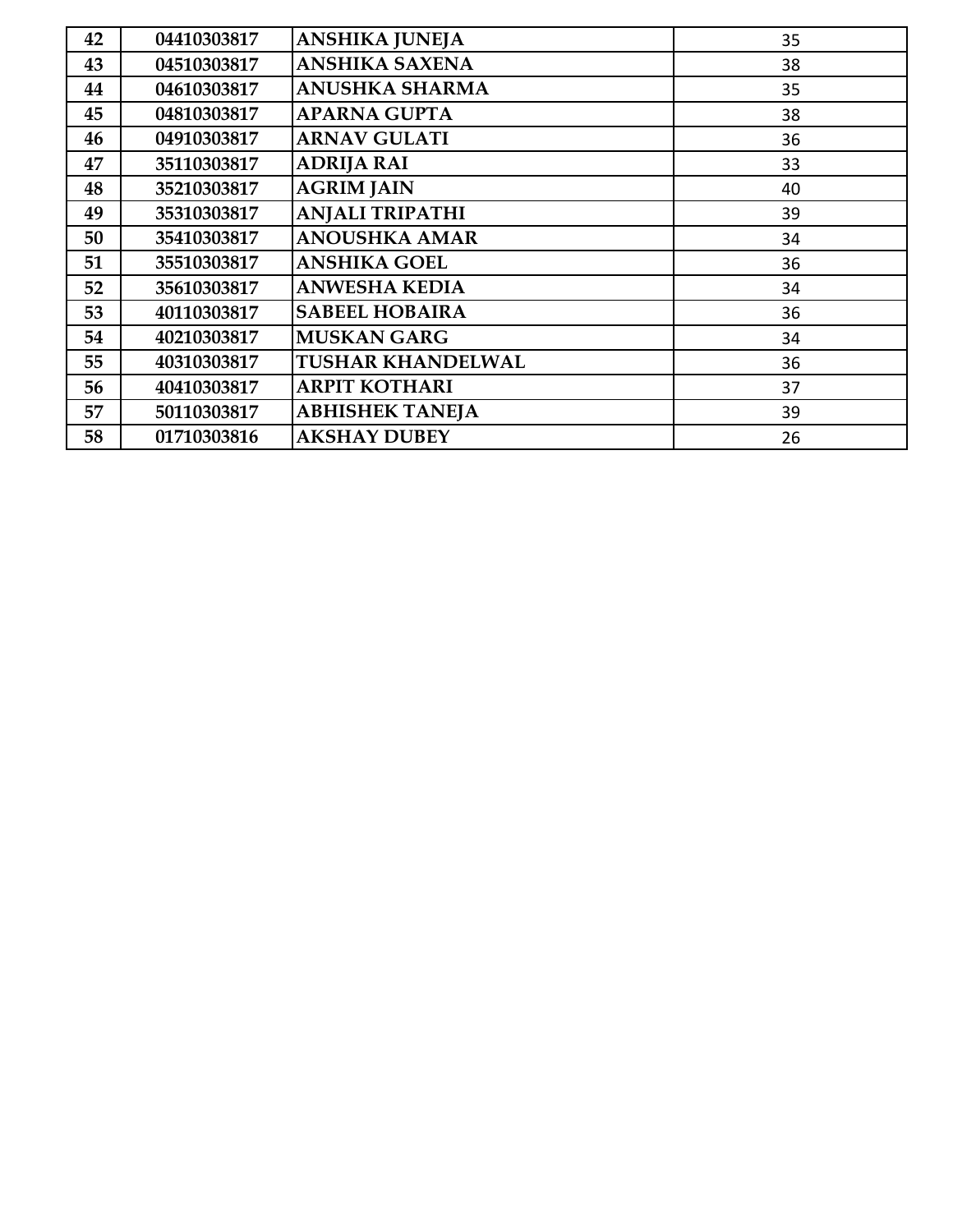| AMITY LAW SCHOOL, DELHI                            |               |                                                     |                           |
|----------------------------------------------------|---------------|-----------------------------------------------------|---------------------------|
| 5TH YEAR, 9TH SEMESTER, BATCH 2017                 |               |                                                     |                           |
| <b>ACADEMIC SESSION 2021-22</b>                    |               |                                                     |                           |
| ONLINE INTERNAL EXAMIMNATION (25-29 OCTOBER, 2021) |               |                                                     |                           |
|                                                    |               | <b>EVALUATION SHEET OF OCS - B</b>                  |                           |
| S.NO                                               | ENROLMENT NO. | <b>NAME</b>                                         | <b>MARKS OBTAINED (A)</b> |
| $\mathbf{1}$                                       | 05010303817   | <b>ARPITA PANDEY</b>                                | 26                        |
| $\overline{2}$                                     | 05110303817   | <b>ARUSHI SHARMA</b>                                | 33                        |
| 3                                                  | 05210303817   | <b>ASMITA KANDARI</b>                               | 36                        |
| $\overline{\mathbf{4}}$                            | 05310303817   | <b>ATHIRA PRAKASH</b>                               | 37                        |
| 5                                                  | 05510303817   | AYESHA PRIYADARSHINI MOHANTY                        | 33                        |
| 6                                                  | 05610303817   | <b>AYUSHI MISHRA</b>                                | 37                        |
| $\overline{7}$                                     | 05810303817   | <b>BHOOMIKA AGARWAL</b>                             | 37                        |
| 8                                                  | 05910303817   | <b>BHOOMIKA SHARMA</b>                              | 36                        |
| 9                                                  | 06010303817   | <b>CHAITANYA MALHOTRA</b>                           | 37                        |
| 10                                                 | 06110303817   | <b>CHANDRIKA DUTTA</b>                              | 38                        |
| 11                                                 | 06210303817   | <b>CHITRAL SHARMA</b>                               | 37                        |
| 12                                                 | 06310303817   | <b>DAKSH MEHTA</b>                                  | 39                        |
| 13                                                 | 06410303817   | <b>DARSH BANSAL</b>                                 | 35                        |
| 14                                                 | 06510303817   | <b>DEVANSHI SHARMA</b>                              | 29                        |
| 15                                                 | 06610303817   | <b>DEVYANI SINGH</b>                                | 36                        |
| 16                                                 | 06710303817   | DHANANJAI DHOKALIA                                  | 36                        |
| 17                                                 | 06810303817   | <b>DHRUV BHARDWAJ</b>                               | 35                        |
| 18                                                 | 06910303817   | <b>DHRUVE JHATTA</b>                                | 37                        |
| 19                                                 | 07010303817   | <b>DIVYANSHI CHOUDHARY</b>                          | 37                        |
| 20                                                 | 07110303817   | <b>DRISHTI PUNYANI</b>                              | 37                        |
| 21                                                 | 07210303817   | <b>ELEEN GARG</b>                                   | 37                        |
| 22                                                 | 07310303817   | <b>ESHITA SHARMA</b>                                | 36                        |
| 23                                                 | 07410303817   | <b>GARV HARI SINGH</b>                              | 38                        |
| 24                                                 | 07510303817   | <b>GAURAV SINDHWANI</b>                             | 36                        |
| 25                                                 | 07610303817   | <b>GOURAV KUMAR</b>                                 | 37                        |
| 26                                                 | 07710303817   | <b>GUNJAN MEHTA</b>                                 | 37                        |
| 27                                                 | 07810303817   | <b>HARMAN SINGH</b>                                 | 37                        |
| 28                                                 | 07910303817   | <b>HARNEK KAUR</b>                                  | 36                        |
| 29                                                 | 08010303817   | <b>HARPAL SINGH</b>                                 | 38                        |
| 30                                                 | 08110303817   | <b>HARSH KHABAR</b>                                 | 34                        |
| 31                                                 | 08210303817   | <b>HARSHITA MALIK</b>                               | 37                        |
| 32                                                 | 08310303817   | <b>HIMANSHU THAKUR</b>                              | 33                        |
| 33                                                 | 08510303817   | <b>ISHAN ROY CHOWDHURY</b>                          | 34                        |
| 34                                                 | 08610303817   | <b>ISHITA MEHTA</b>                                 | 34                        |
| 35                                                 | 08710303817   | <b>ISHITA SAGAR</b>                                 | 34                        |
| 36                                                 | 08810303817   | <b>JAI DOGRA</b>                                    |                           |
|                                                    |               |                                                     | 35                        |
| 37<br>38                                           | 08910303817   | <b>JAIVISH HARJAI</b><br><b>JASKIRAT SINGH BAWA</b> | 37                        |
|                                                    | 09010303817   | <b>JAYANT CHOPRA</b>                                | 37                        |
| 39                                                 | 09110303817   |                                                     | 37                        |
| 40                                                 | 09210303817   | <b>JAYANT GARG</b>                                  | 33                        |
| 41                                                 | 09310303817   | <b>JHALAK SRIVASTAV</b>                             | 37                        |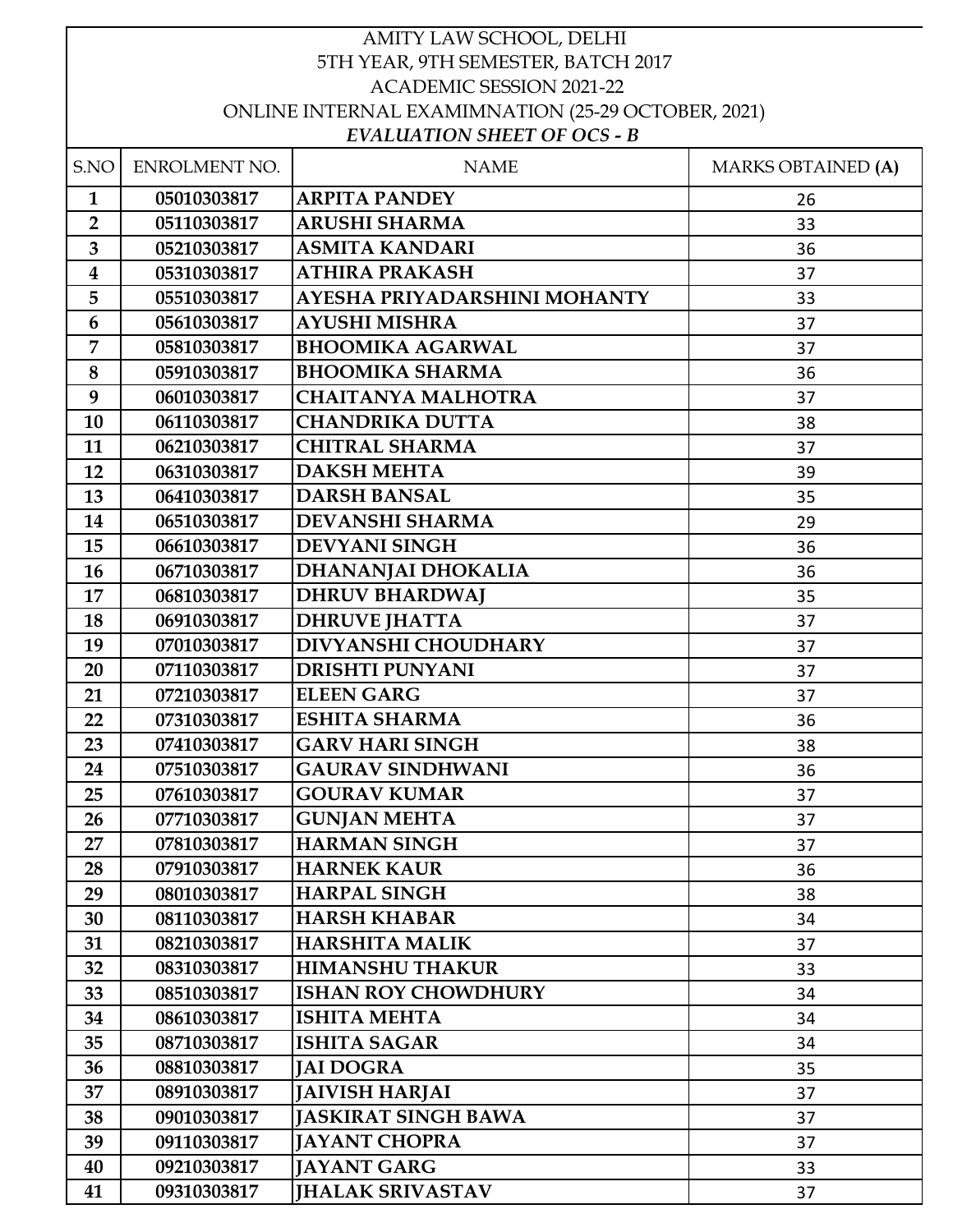| 42 | 09410303817 | <b>KANISHA SHARMA</b>     | 38 |
|----|-------------|---------------------------|----|
| 43 | 09510303817 | <b>KANISHAK BUNDERWAL</b> | 36 |
| 44 | 09610303817 | <b>KANUPRIYA AGARWAL</b>  | 38 |
| 45 | 09710303817 | <b>KASHISH DAYAL</b>      | 35 |
| 46 | 09810303817 | <b>KHYATI TULI</b>        | 39 |
| 47 | 09910303817 | <b>KUNAL GUPTA</b>        | 36 |
| 48 | 35710303817 | <b>BHAKTI ARORA</b>       | 37 |
| 49 | 35810303817 | <b>BHUMIKA GUPTA</b>      | 37 |
| 50 | 35910303817 | <b>DHRUV MALIK</b>        | 35 |
| 51 | 36010303817 | <b>HIMANI AHUJA</b>       | 38 |
| 52 | 36110303817 | <b>JAHNAVI MEHTA</b>      | 37 |
| 53 | 36210303817 | <b>KUNAL AGGARWAL</b>     | 35 |
| 54 | 40510303817 | <b>ASHUTOSH UTSAV</b>     | 37 |
| 55 | 40610303817 | <b>VARUNENDRA PANDEY</b>  | 35 |
| 56 | 40710303817 | <b>SONJUHI KAUL</b>       | 37 |
| 57 | 40810303817 | <b>HIMALAYA SINGH</b>     | 36 |
| 58 | 50210303817 | <b>ANKIT VASHISHT</b>     | 36 |
| 59 | 05910303816 | <b>DEEPANSH KATARIA</b>   | 35 |
| 60 | 06810303816 | <b>DIMPLE AGGARWAL</b>    | 38 |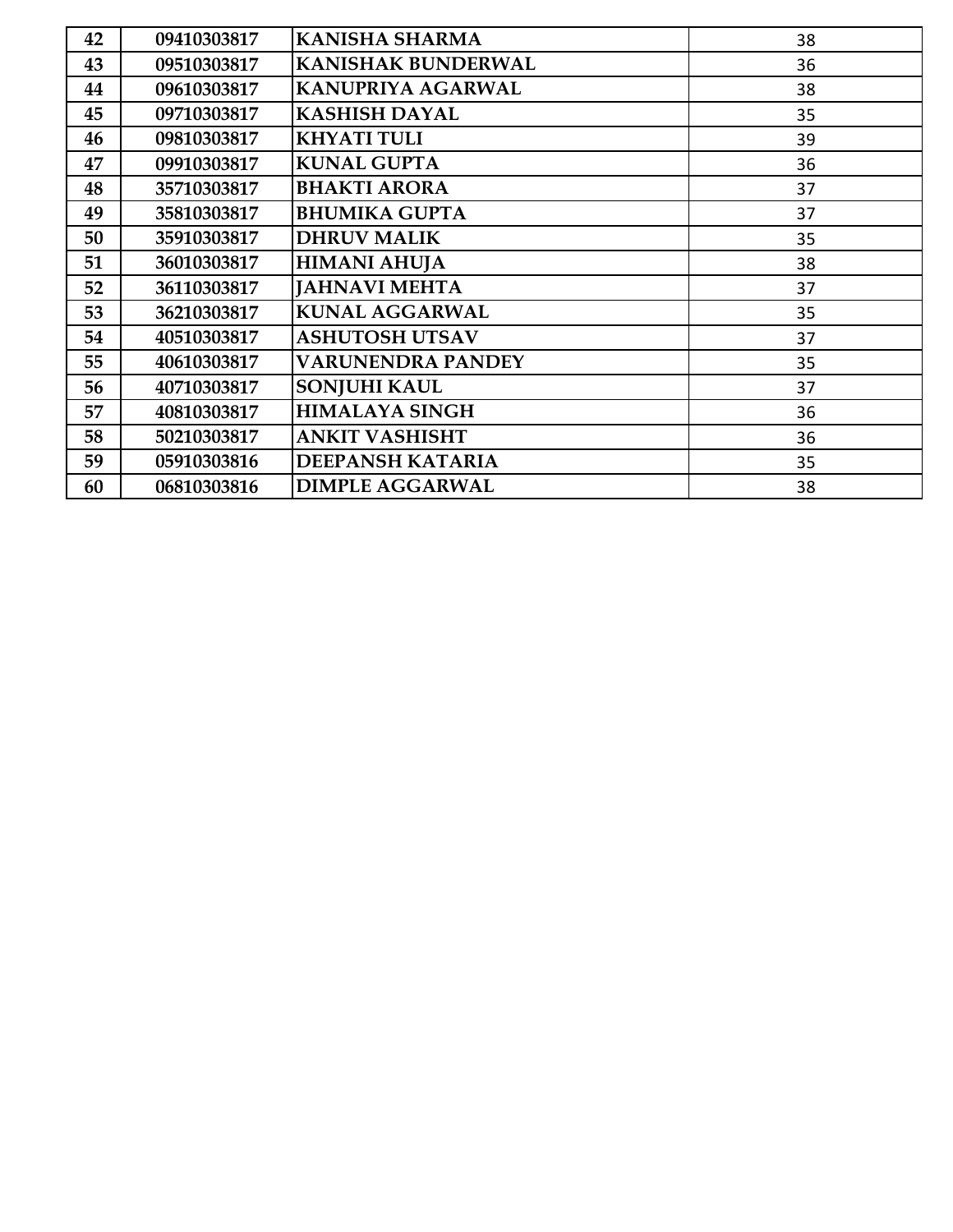| AMITY LAW SCHOOL, DELHI            |               |                                                    |                           |
|------------------------------------|---------------|----------------------------------------------------|---------------------------|
| 5TH YEAR, 9TH SEMESTER, BATCH 2017 |               |                                                    |                           |
| <b>ACADEMIC SESSION 2021-22</b>    |               |                                                    |                           |
|                                    |               | ONLINE INTERNAL EXAMIMNATION (25-29 OCTOBER, 2021) |                           |
|                                    |               | <b>EVALUATION SHEET OF OCS -C</b>                  |                           |
| S.NO                               | ENROLMENT NO. | <b>NAME</b>                                        | <b>MARKS OBTAINED (A)</b> |
| $\mathbf{1}$                       | 10010303817   | <b>KUNAL SURHATIA</b>                              | 37                        |
| $\overline{2}$                     | 10110303817   | <b>KUSHAGRA GOYAL</b>                              | 38                        |
| 3                                  | 10210303817   | <b>LAKSHYA GROVER</b>                              | 36                        |
| $\boldsymbol{4}$                   | 10310303817   | <b>LOKESH GOEL</b>                                 | 36                        |
| 5                                  | 10410303817   | <b>MADHAV MEHTA</b>                                | 37                        |
| 6                                  | 10510303817   | <b>MAHUA RAY</b>                                   | 33                        |
| 7                                  | 10610303817   | <b>MAINA</b>                                       | 38                        |
| 8                                  | 10710303817   | <b>MAITRI GOAL</b>                                 | 36                        |
| 9                                  | 10810303817   | <b>MALHAAR MATHUR</b>                              | 36                        |
| 10                                 | 11010303817   | <b>MANISH SHARMA</b>                               | 34                        |
| 11                                 | 11110303817   | <b>MANSI</b>                                       | 34                        |
| 12                                 | 11310303817   | <b>MAYANK HANDA</b>                                | 36                        |
| 13                                 | 11410303817   | <b>MAYANK SHARMA</b>                               | 38                        |
| 14                                 | 11510303817   | <b>MEHAK GOYAL</b>                                 | 39                        |
| 15                                 | 11610303817   | <b>MEHAR KAUR SABHARWAL</b>                        | 36                        |
| 16                                 | 11710303817   | <b>MOHAMMAD FARIDUDDIN</b>                         | 34                        |
| 17                                 | 11810303817   | <b>MUDIT DIXIT</b>                                 | 32                        |
| 18                                 | 11910303817   | <b>MUDITA SINGH</b>                                | 37                        |
| 19                                 | 12010303817   | <b>MUSKAAN GOPAL</b>                               | 38                        |
| 20                                 | 12110303817   | <b>MUSKAN NADAR</b>                                | 37                        |
| 21                                 | 12310303817   | <b>NAUSHEEN AKHTAR</b>                             | 33                        |
| 22                                 | 12410303817   | NAVJOT SINGH SOLANKI                               | 40                        |
| 23                                 | 12510303817   | NIHARIKA JULKA                                     | 37                        |
| 24                                 | 12610303817   | <b>NIKHIL KADHA</b>                                | 20                        |
| 25                                 | 12710303817   | <b>NIKUNJ BHATNAGAR</b>                            | 39                        |
| 26                                 | 12810303817   | Nilabh Sharma                                      | 38                        |
| 27                                 | 13010303817   | NISHTHA PATHAK                                     | 37                        |
| 28                                 | 13110303817   | <b>NITIKA SAHNI</b>                                | 36                        |
| 29                                 | 13210303817   | <b>NITIN KUMAR</b>                                 | 34                        |
| 30                                 | 13310303817   | <b>NIYUSH KUMAR</b>                                | 33                        |
| 31                                 | 13410303817   | <b>PARIDHI BIST</b>                                | 34                        |
| 32                                 | 13510303817   | PARIMAL BHATIA                                     | 28                        |
| 33                                 | 13610303817   | PARTH DHAWAN                                       | 38                        |
| 34                                 | 13710303817   | <b>PARUL KHURANA</b>                               | 40                        |
| 35                                 | 13810303817   | <b>POOJA</b>                                       | 36                        |
| 36                                 | 14010303817   | PRANJAL KUMAR BHASKAR                              |                           |
| 37                                 | 14110303817   | <b>PRATEEK</b>                                     | 38<br>34                  |
| 38                                 |               | <b>PRATEEK ARORA</b>                               |                           |
|                                    | 14210303817   |                                                    | 37                        |
| 39                                 | 14310303817   | PRERNA KAVI                                        | 36                        |
| 40                                 | 14410303817   | <b>PUJA DAS</b>                                    | 36                        |
| 41                                 | 14510303817   | <b>PURVA DUA</b>                                   | 36                        |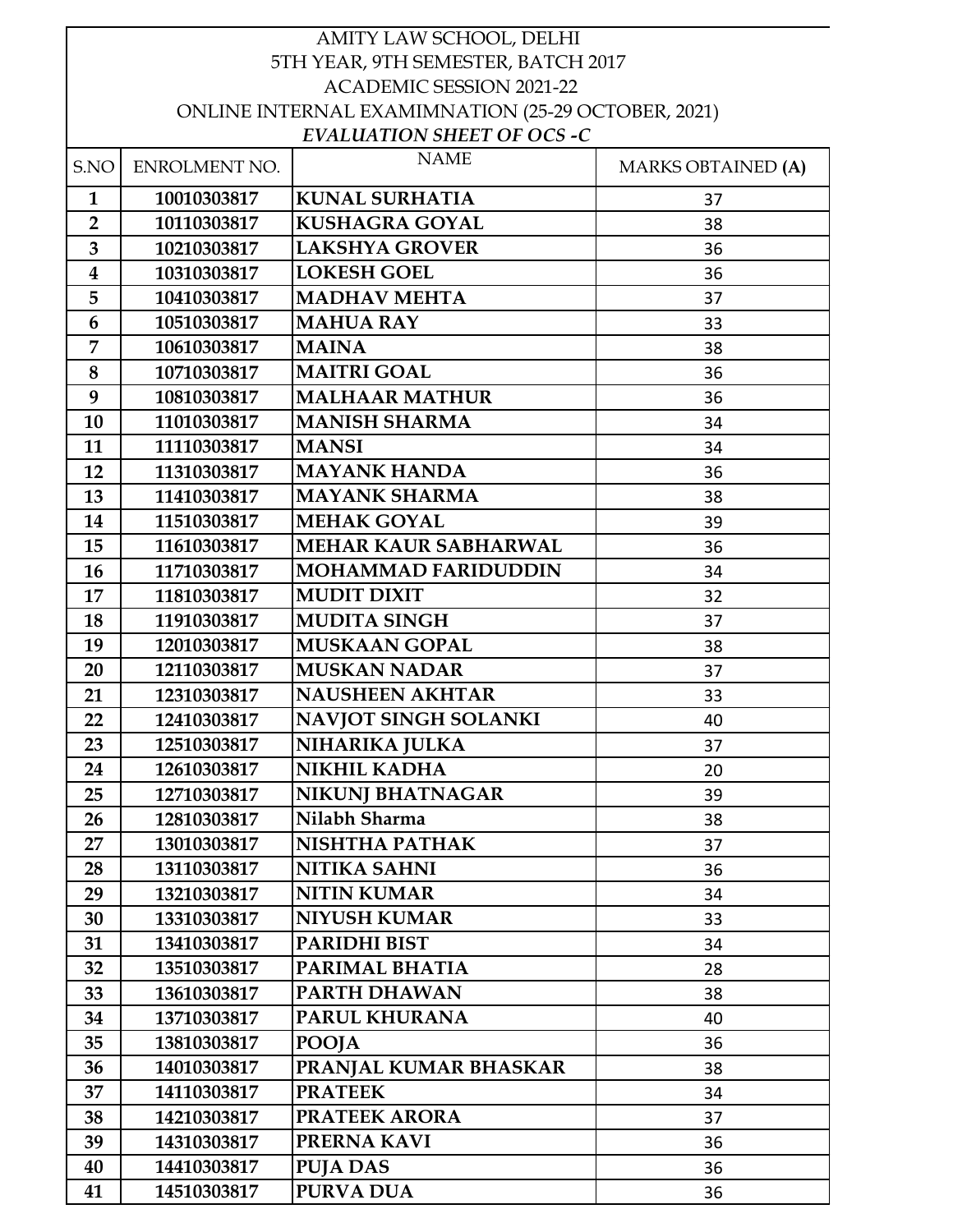| 42 | 14710303817 | RAGHAV PRAVEEN KATYAL   | 35 |
|----|-------------|-------------------------|----|
| 43 | 14910303817 | <b>RAGINI KANUNGO</b>   | 35 |
| 44 | 36310303817 | <b>MAANVI ARORA</b>     | 37 |
| 45 | 36410303817 | <b>MALIKA BHASIN</b>    | 37 |
| 46 | 36610303817 | <b>PAYAL SETH</b>       | 35 |
| 47 | 36710303817 | <b>POORVI SHUKLA</b>    | 38 |
| 48 | 36810303817 | <b>PRACHI DUBEY</b>     | 37 |
| 49 | 41010303817 | <b>NISHTHA MITTTAL</b>  | 28 |
| 50 | 41110303817 | <b>MEGHNA SINGHAL</b>   | 37 |
| 51 | 41210303817 | <b>AMAN SINGH MAHLA</b> | 37 |
| 52 | 41310303817 | PRAKHAR MITHAL          | 38 |
| 53 | 65210303817 | <b>SIDDHARTH SAXENA</b> | 37 |
| 54 | 90210303818 | <b>SAUNDARYA SINHA</b>  | 37 |
| 55 | 90410303818 | SIDHANT ARORA           | 38 |
| 56 | 23010303816 | <b>TRIPTI</b>           | 33 |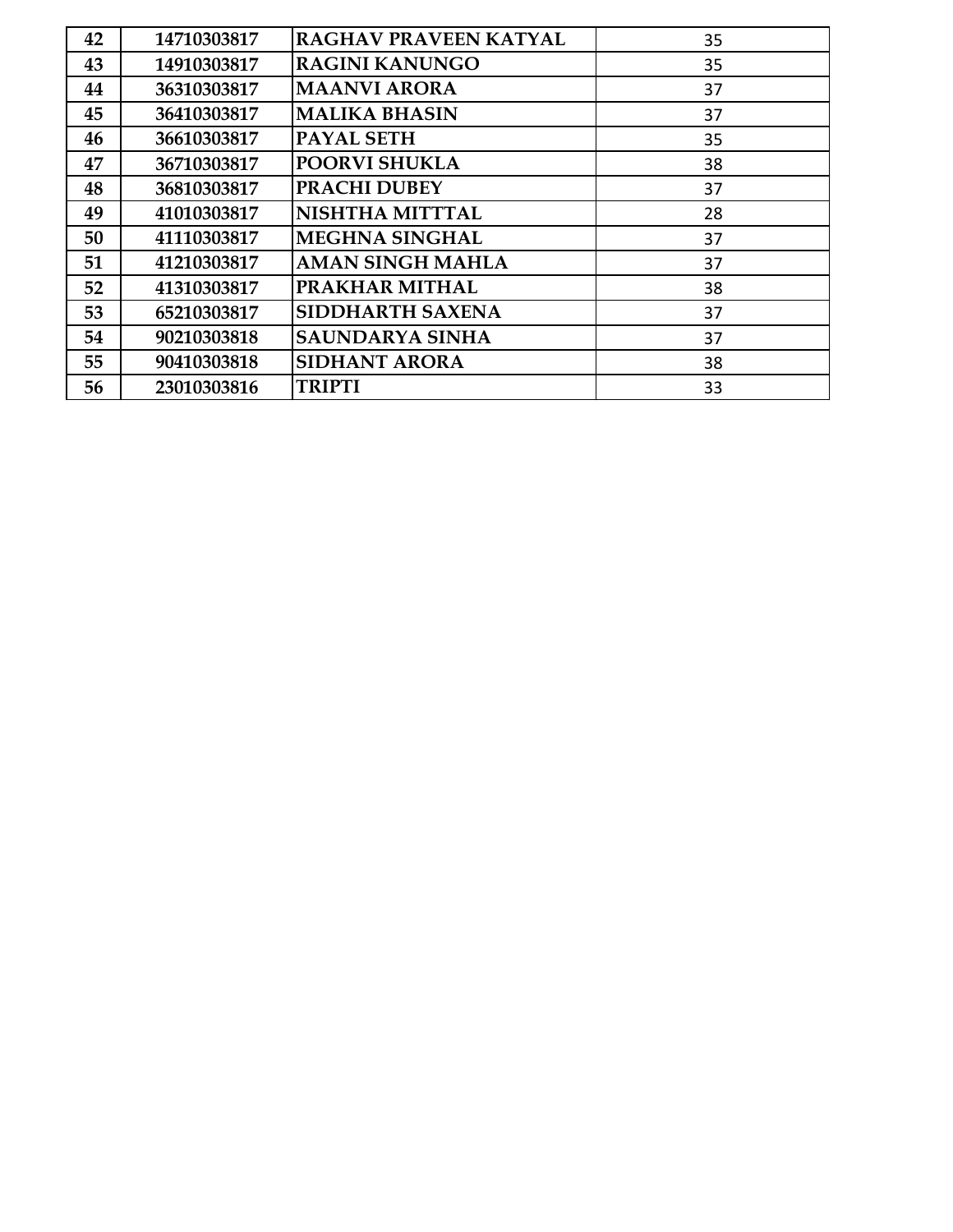| AMITY LAW SCHOOL, DELHI                            |               |                                    |                           |
|----------------------------------------------------|---------------|------------------------------------|---------------------------|
| 5TH YEAR, 9TH SEMESTER, BATCH 2017                 |               |                                    |                           |
| <b>ACADEMIC SESSION 2021-22</b>                    |               |                                    |                           |
| ONLINE INTERNAL EXAMIMNATION (25-29 OCTOBER, 2021) |               |                                    |                           |
|                                                    |               | <b>EVALUATION SHEET OF OCS - D</b> |                           |
| S.NO                                               | ENROLMENT NO. | <b>NAME</b>                        | <b>MARKS OBTAINED (A)</b> |
| $\mathbf{1}$                                       | 14810303817   | <b>RAGINI BAJAJ</b>                | 39                        |
| $\overline{2}$                                     | 15010303817   | <b>RAHUL GULIA</b>                 | 33                        |
| 3                                                  | 15110303817   | <b>RAJEEV RANJAN JHA</b>           | 35                        |
| $\boldsymbol{4}$                                   | 15210303817   | <b>RAJESH SHARMA</b>               | 37                        |
| 5                                                  | 15310303817   | RAJESHWARI SHANKAR                 | 39                        |
| 6                                                  | 15410303817   | <b>RAMAN AGGARWAL</b>              | 38                        |
| 7                                                  | 15510303817   | <b>RAMANDEEP YADAV</b>             | 36                        |
| 8                                                  | 15610303817   | <b>RAMAYNI SOOD</b>                | 37                        |
| 9                                                  | 15710303817   | <b>RAMNEEK KAUR</b>                | 33                        |
| 10                                                 | 15810303817   | <b>RAMYA SONI</b>                  | 38                        |
| 11                                                 | 15910303817   | <b>RANITA</b>                      | 39                        |
| 12                                                 | 16010303817   | <b>RAVI PRAKASH SINGH</b>          | 38                        |
| 13                                                 | 16110303817   | <b>RIA KATIYAR</b>                 | 35                        |
| 14                                                 | 16210303817   | <b>RICHA SARASWAT</b>              | 33                        |
| 15                                                 | 16310303817   | <b>RIDDHI JAIN</b>                 | 38                        |
| 16                                                 | 16410303817   | <b>RISHABH KUSHWAH</b>             | 36                        |
| 17                                                 | 16510303817   | <b>RISHU BHARDWAJ</b>              | 37                        |
| 18                                                 | 16610303817   | <b>RITHIK RATHORE</b>              | 37                        |
| 19                                                 | 16710303817   | <b>RITHIK SALUJA</b>               | 39                        |
| 20                                                 | 16810303817   | <b>RITICA DAGA</b>                 | 38                        |
| 21                                                 | 16910303817   | <b>RITIKA PRASAD</b>               | 36                        |
| 22                                                 | 17010303817   | <b>ROHIT ARYA</b>                  | 37                        |
| 23                                                 | 17110303817   | <b>ROHIT KUMAR</b>                 | 37                        |
| 24                                                 | 17210303817   | <b>RUPENDRA SINGH CHAUHAN</b>      | 39                        |
| 25                                                 | 17310303817   | <b>RUPINDER SAREEN</b>             | 38                        |
| 26                                                 | 17410303817   | <b>SAHIL KUMAR</b>                 | 35                        |
| 27                                                 | 17510303817   | <b>SAISHA BAJAJ</b>                | 38                        |
| 28                                                 | 17610303817   | <b>SAKSHAM JAIN</b>                | 38                        |
| 29                                                 | 17710303817   | <b>SALONEE PARANJAPE</b>           |                           |
| 30                                                 |               | <b>SALONI SHARMA</b>               | 37                        |
|                                                    | 17810303817   |                                    | 35                        |
| 31                                                 | 17910303817   | <b>SAMARTH SABHARWAL</b>           | 35                        |
| 32                                                 | 18010303817   | <b>SAMBHAV SHARMA</b>              | 37                        |
| 33                                                 | 18210303817   | <b>SAMKIT JAIN</b>                 | 35                        |
| 34                                                 | 18310303817   | <b>SANAD</b>                       | 34                        |
| 35                                                 | 18410303817   | <b>SANJANA NARANG</b>              | 38                        |
| 36                                                 | 18510303817   | <b>SANJEEV</b>                     | 37                        |
| 37                                                 | 18710303817   | <b>SANYA SHUKLA</b>                | 37                        |
| 38                                                 | 18810303817   | <b>SATVIK TRIPATHI</b>             | 33                        |
| 39                                                 | 18910303817   | <b>SATWIK SENGUPTA</b>             | 40                        |
| 40                                                 | 19010303817   | <b>SATYAM KUMAR</b>                | 35                        |
| 41                                                 | 19110303817   | <b>SHAAIVI SHUKLA</b>              | 37                        |